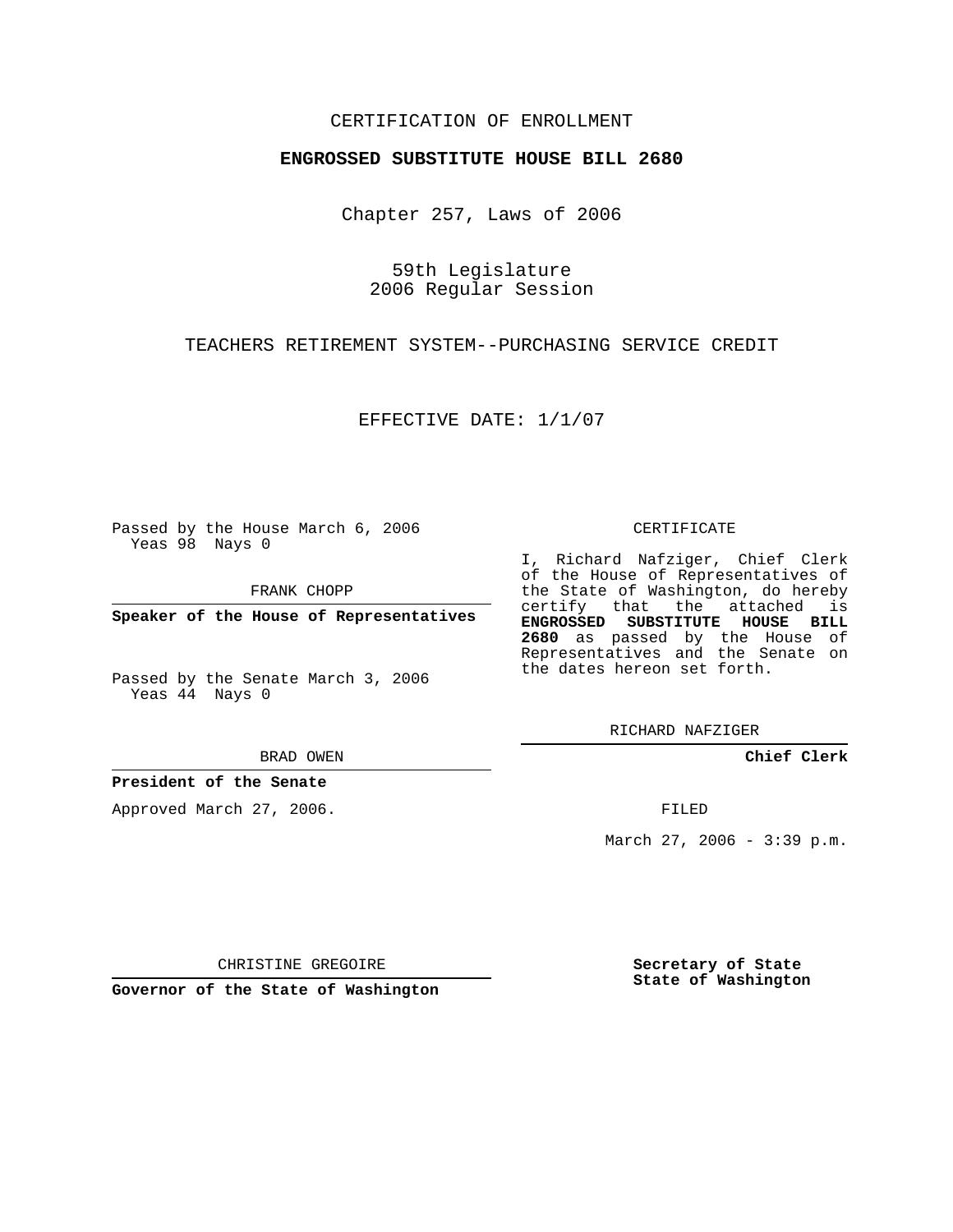## **ENGROSSED SUBSTITUTE HOUSE BILL 2680** \_\_\_\_\_\_\_\_\_\_\_\_\_\_\_\_\_\_\_\_\_\_\_\_\_\_\_\_\_\_\_\_\_\_\_\_\_\_\_\_\_\_\_\_\_

\_\_\_\_\_\_\_\_\_\_\_\_\_\_\_\_\_\_\_\_\_\_\_\_\_\_\_\_\_\_\_\_\_\_\_\_\_\_\_\_\_\_\_\_\_

AS AMENDED BY THE SENATE

Passed Legislature - 2006 Regular Session

## **State of Washington 59th Legislature 2006 Regular Session**

**By** House Committee on Appropriations (originally sponsored by Representatives Conway, Fromhold, Lovick, Kenney, Quall, Simpson and Moeller; by request of Select Committee on Pension Policy)

READ FIRST TIME 01/26/06.

 AN ACT Relating to purchasing service credit in plan 2 and plan 3 of the teachers' retirement system for public education experience performed as a teacher in a public school in another state or with the federal government; amending RCW 41.32.065; adding new sections to chapter 41.32 RCW; and providing an effective date.

6 BE IT ENACTED BY THE LEGISLATURE OF THE STATE OF WASHINGTON:

 7 NEW SECTION. **Sec. 1.** A new section is added to chapter 41.32 RCW 8 under the subchapter heading "plan 2" to read as follows:

 (1) An active member who has completed a minimum of five years of creditable service in the teachers' retirement system may, upon written application to the department, make a one-time purchase of up to seven years of service credit for public education experience outside the Washington state retirement system, subject to the following limitations:

15 (a) The public education experience being claimed must have been 16 performed as a teacher in a public school in another state or with the 17 federal government; and

18 (b) The public education experience being claimed must have been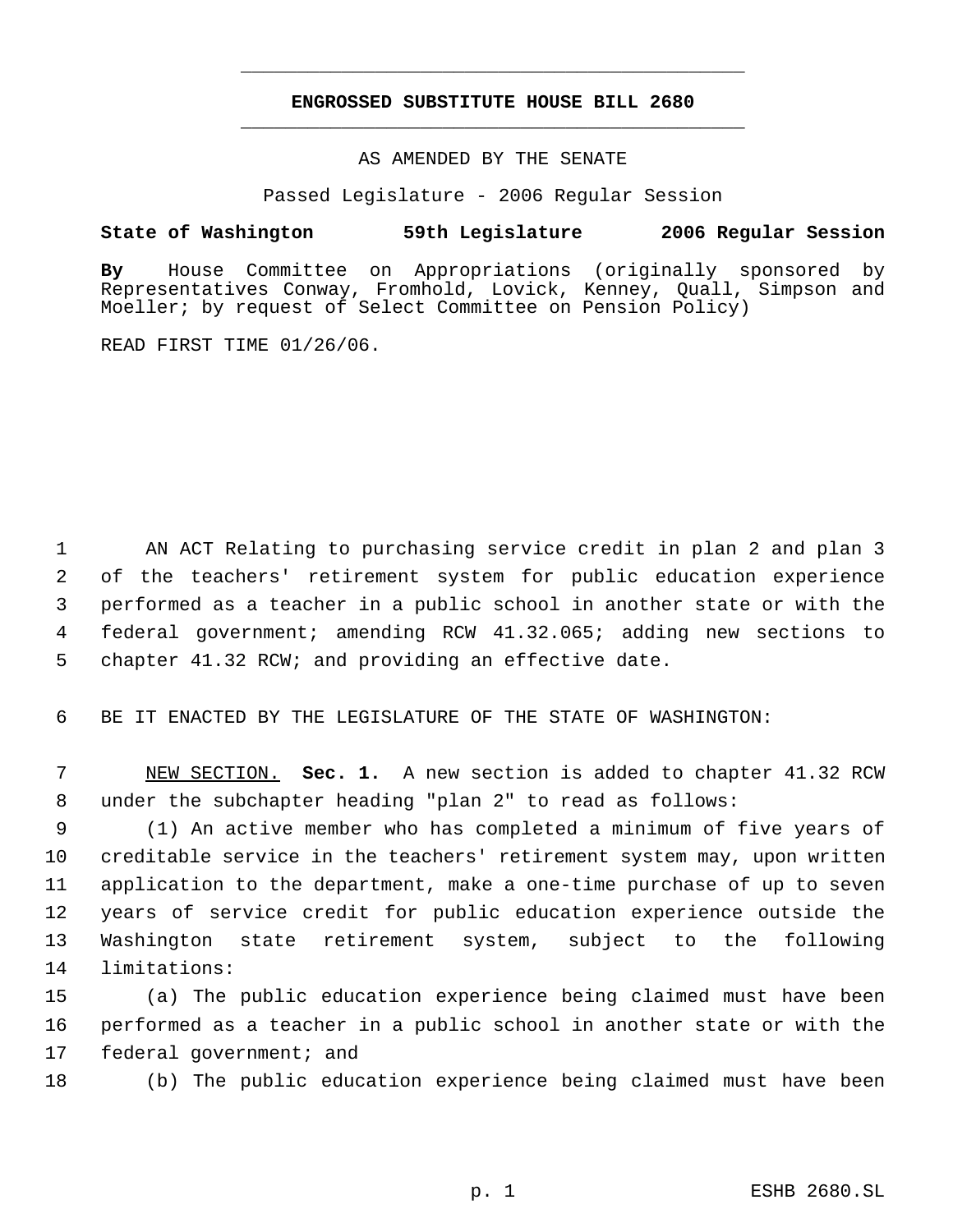covered by a retirement or pension plan provided by a state or 2 political subdivision of a state, or by the federal government; and

 (c) The member is not currently receiving a benefit or currently eligible to receive an unreduced retirement benefit from a retirement or pension plan of a state or political subdivision of a state or the federal government that includes the service credit to be purchased.

 (2) The service credit purchased shall be membership service, and may be used to qualify the member for retirement.

 (3) The member shall pay the actuarial value of the resulting increase in the member's benefit calculated in a manner consistent with the department's method for calculating payments for reestablishing service credit under RCW 41.50.165.

 (4) The member may pay all or part of the cost of the service credit to be purchased with a lump sum payment, eligible rollover, direct rollover, or trustee-to-trustee transfer from an eligible retirement plan. The department shall adopt rules to ensure that all lump sum payments, rollovers, and transfers comply with the requirements of the internal revenue code and regulations adopted by the internal revenue service. The rules adopted by the department may condition the acceptance of a rollover or transfer from another plan on the receipt of information necessary to enable the department to determine the eligibility of any transferred funds for tax-free rollover treatment or other treatment under federal income tax law.

 (5) The employer also may pay all or a portion of the member's cost of the service credit purchased under this section.

 NEW SECTION. **Sec. 2.** A new section is added to chapter 41.32 RCW under the subchapter heading "plan 3" to read as follows:

 (1) An active member who has completed a minimum of five years of creditable service in the teachers' retirement system may, upon written application to the department, make a one-time purchase of up to seven years of service credit for public education experience outside the Washington state retirement system, subject to the following limitations:

 (a) The public education experience being claimed must have been performed as a teacher in a public school in another state or with the federal government;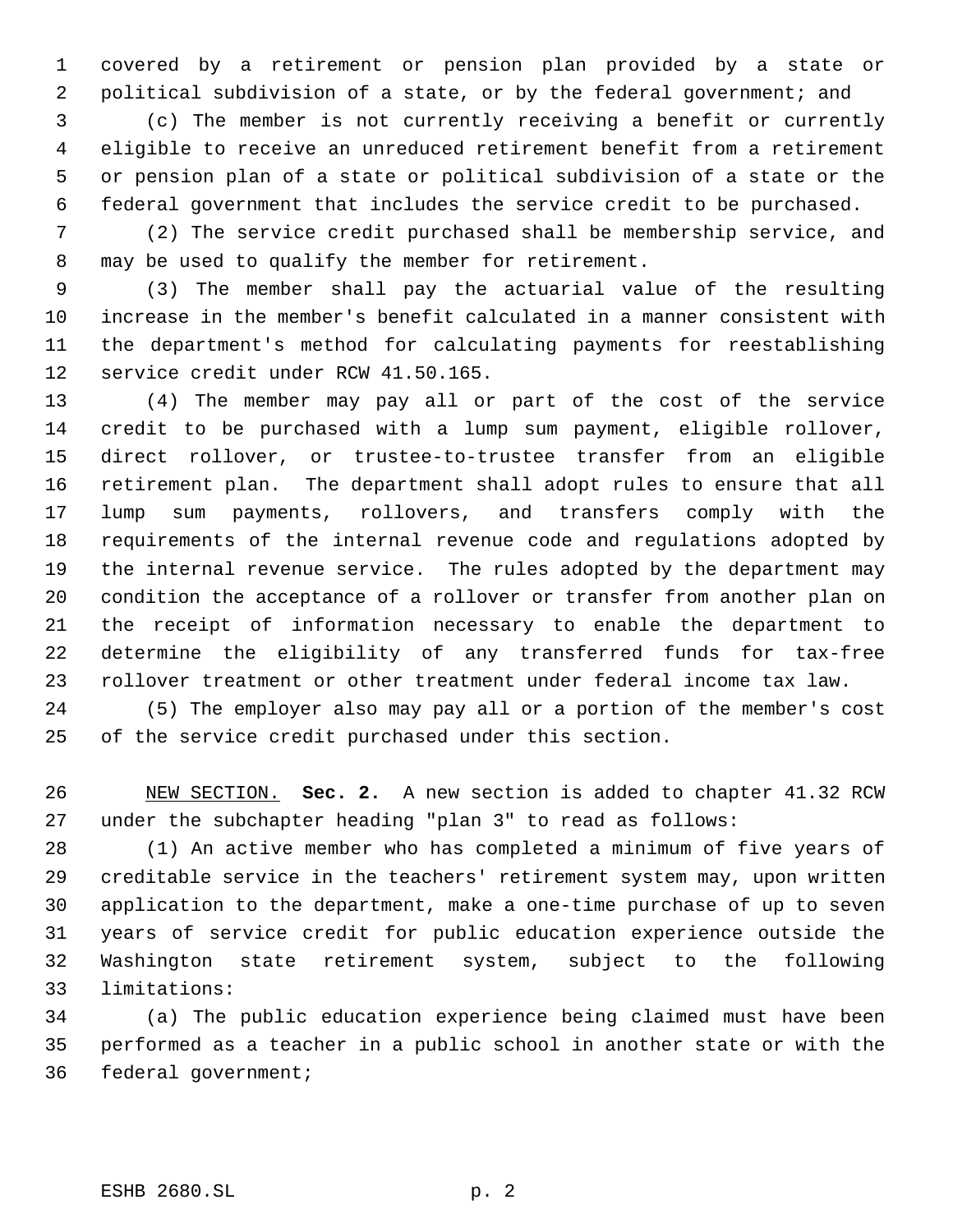(b) The public education experience being claimed must have been covered by a retirement or pension plan provided by a state or political subdivision of a state, or by the federal government; and

 (c) The member is not currently receiving a benefit or currently eligible to receive an unreduced retirement benefit from a retirement or pension plan of a state or political subdivision of a state or the federal government that includes the service credit to be purchased.

 (2) The service credit purchased shall be membership service, and may be used to qualify the member for retirement.

 (3) The member shall pay the actuarial value of the resulting increase in the member's benefit calculated in a manner consistent with the department's method for calculating payments for reestablishing service credit under RCW 41.50.165.

 (4) The member may pay all or part of the cost of the service credit to be purchased with a lump sum payment, eligible rollover, direct rollover, or trustee-to-trustee transfer from an eligible retirement plan. The department shall adopt rules to ensure that all lump sum payments, rollovers, and transfers comply with the requirements of the internal revenue code and regulations adopted by the internal revenue service. The rules adopted by the department may condition the acceptance of a rollover or transfer from another plan on the receipt of information necessary to enable the department to determine the eligibility of any transferred funds for tax-free rollover treatment or other treatment under federal income tax law.

 (5) The employer also may pay all or a portion of the member's cost of the service credit purchased under this section.

 **Sec. 3.** RCW 41.32.065 and 1991 c 278 s 1 are each amended to read as follows:

 A member who has not purchased service credit under the provisions of section 1 or 2 of this act may elect under this section to apply service credit earned in an out-of-state retirement system that covers teachers in public schools solely for the purpose of determining the time at which the member may retire. The benefit shall be actuarially reduced to recognize the difference between the age a member would have first been able to retire based on service in the state of Washington